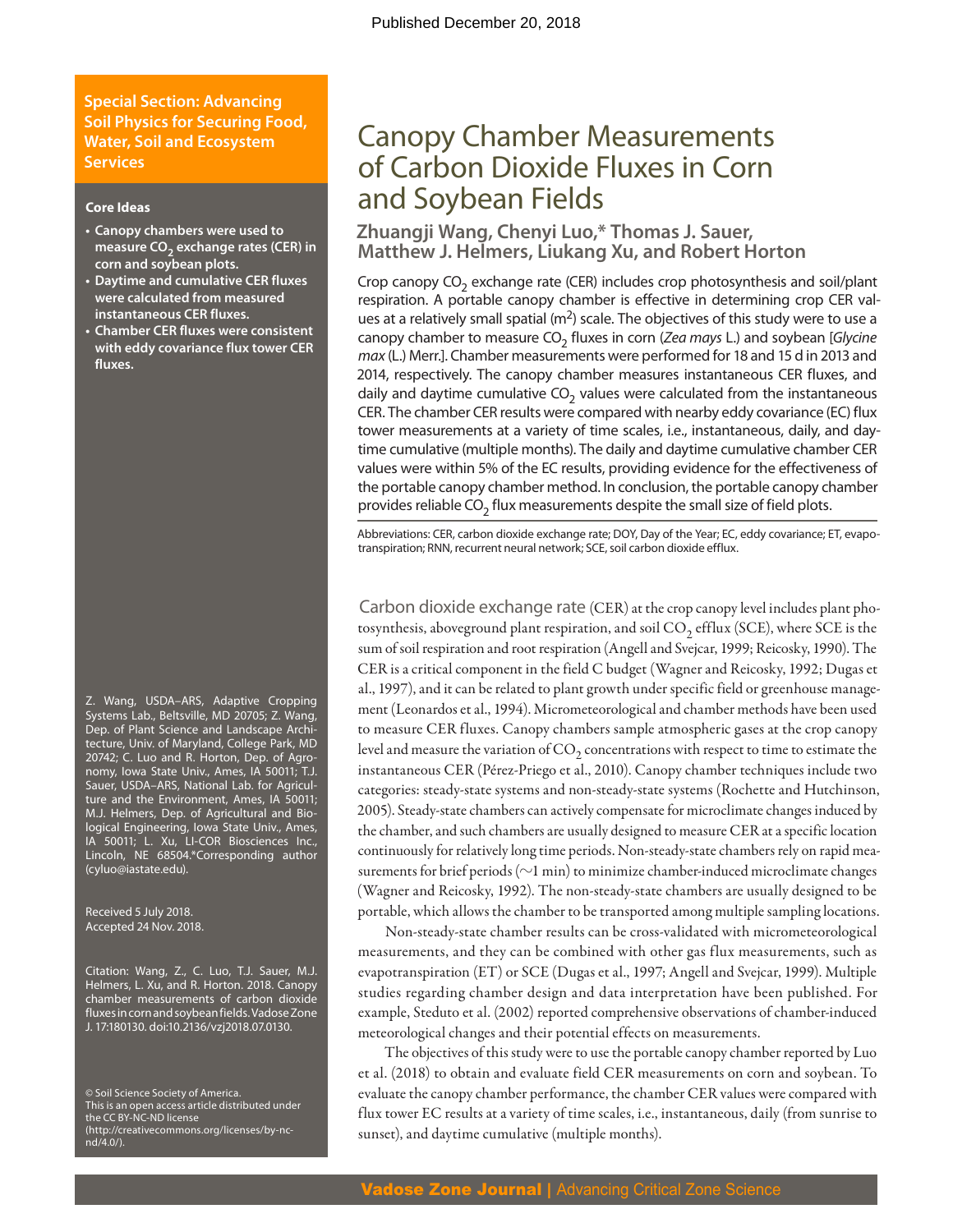## 6Materials and Methods

Figure 1 shows the design of the portable canopy chamber. It was constructed with aluminum framing and covered with 0.08-mm-thick Mylar film (Luo et al., 2018). The chamber had a footprint area of 1.5  $m<sup>2</sup>$  and an adjustable height (0.6, 1.0, and 1.6 m) to match the crop size. An LI-7500  $CO<sub>2</sub>/$ H<sub>2</sub>O analyzer was installed inside the chamber for gas concentration measurements. Auxiliary sensors, including copper-constantan thermocouples, LI-190SB quantum sensors (LI-COR Biosciences), SB-100 barometers, and IRT-111 infrared thermometers (Apogee Instruments) were mounted to ensure that the air temperature, leaf temperature, radiation, and air pressure were similar inside and outside of the chamber during measurements (Luo et al., 2018). Quadratic regressions of the  $CO<sub>2</sub>$  concentration  $(c, c)$ mmol m−3) from the LI-7500 measurements (20 Hz) during a 1-min period were used to calculate CER fluxes (Luo et al., 2018; Wagner et al., 1997; Zhao et al., 2018). The regression models are

$$
c = a_{c}t^{2} + b_{c}t + c_{c}
$$
 [1]

where *t* is time, and  $a_c$ ,  $b_c$ , and  $c_c$  are fitting parameters for the  $\mathrm{CO}_2$ concentration. The slope of the regression curve at  $t = 0$  was used to determine the instantaneous CER ( $\mu$ mol m<sup>-2</sup> s<sup>-1</sup>):

$$
CER = \frac{dc}{Et}\bigg|_{t=0} \frac{V}{A} = b_c H
$$
 [2]

where  $V(m^3)$  is the chamber volume,  $A(m^2)$  is the chamber footprint area, and *H* (m) is the chamber height.

Field experiments were completed at an Iowa State University study site in Boone County, IA (41°55' N, 93°45' W). The soils in the field plots were Webster (fine-loamy, mixed, superactive, mesic Typic Endoaquolls) and Nicollet (fine-loamy, mixed, superactive, mesic Aquic Hapludolls). Measurements were made on corn and soybean plots in a corn–soybean rotation system with four replications. The planting date in 2013 was Day of the Year (DOY) 137, and the harvest dates were DOY 282 for corn and DOY 274 for soybean. In 2014, the planting date was DOY 140 and the harvest date for both crops was DOY 287. Chamber measurements were taken on 18 and 15 d during the 2013 and 2014 growing seasons, respectively.

The flux tower EC measurements were made at the Brooks field site no.10 located in Boone County, IA  $(41°58' N, 93°41'$ W, and 9.0 km away from the chamber study site), with weather conditions similar to the study site. The soils at the field site were Webster, Nicollet, and Clarion (fine-loamy, mixed, superactive, mesic Typic Hapludolls). The EC measurements were performed continuously on the corn and soybean fields in a corn–soybean rotation system in 2013 and 2014 (Hernandez-Ramirez et al.,



Fig. 1. The design of the portable canopy chamber (Luo et al., 2018). An LI-7500 Open Path  $CO<sub>2</sub>/H<sub>2</sub>O$  Analyzer was mounted at the center of the chamber. Apogee infrared radiometers (IRTs), LI-190SB quantum sensors, Apogee barometers, and thermocouples were mounted inside and outside the chamber. Fans were mounted to mix the air inside the chamber, while a vent tube was placed at a bottom corner of the chamber. The length of the chamber is 1.5 m, the width of the chamber is 1.0 m, and the height of the chamber varies among 0.6, 1.0, and 1.6 m.

2011; Dold et al., 2017). The planting and harvest dates were DOY 139 and DOY 298 in 2013 for corn, and DOY 138 and DOY 291 in 2014 for soybean. The EC instruments were placed 250 cm above the ground for soybean and 500 cm above the ground for corn. The procedures of Webb et al. (1980) were applied in the data analysis.

Daily CER values (from sunrise to sunset) are calculated by cumulating the instantaneous CER during a daytime measurement period with the trapezoid rule:

$$
CER_{d} = \sum_{i=0}^{n-1} \frac{CER_{i} + CER_{i+1}}{2} (t_{i+1} - t_{i})
$$
 [3]

where  $\mathrm{CER}_{\mathrm{d}}$  is the daily  $\mathrm{CER}, \mathrm{CER}_i$  is the instantaneous  $\mathrm{CER}$ value at time  $t_i$ , and  $\mathrm{CER}_{i+1}$  is the instantaneous  $\mathrm{CER}$  at time  $t_{i+1}$ (Parkin and Kaspar, 2004). During a daytime measurement period, chamber measurements were completed seven or eight times in each plot. Thus, the time intervals between two consecutive chamber measurements were 1.5 to 2 h.

A recurrent neural network (RNN) was used to interpolate the daily CER when chamber measurements were not made, and the interpolated daily CER was used to calculate the daytime cumulative CER throughout the measurement period (Luo et al., 2018; Kůrková, 1992; Katsuura and Sprecher, 1994). The measured daily CER values and the time series of solar radiation are the input data for the RNN model. To implement the RNN, linear interpolations based on the measured daily chamber CER values from Eq. [3] provide the first prediction of CER values on days without measurements, i.e.,  $CER_{d(i)}$ ,  $i = 1, 2, 3, ...$ , then the first prediction is filtered with the following autoregression model (Luo et al., 2018):

$$
CER_{d(i)} = p(R_s) + f\left[\widetilde{CER}_{d(i)}, \widetilde{CER}_{d(i-1)}, \widetilde{CER}_{d(i-2)}, ...\right]
$$
 [4]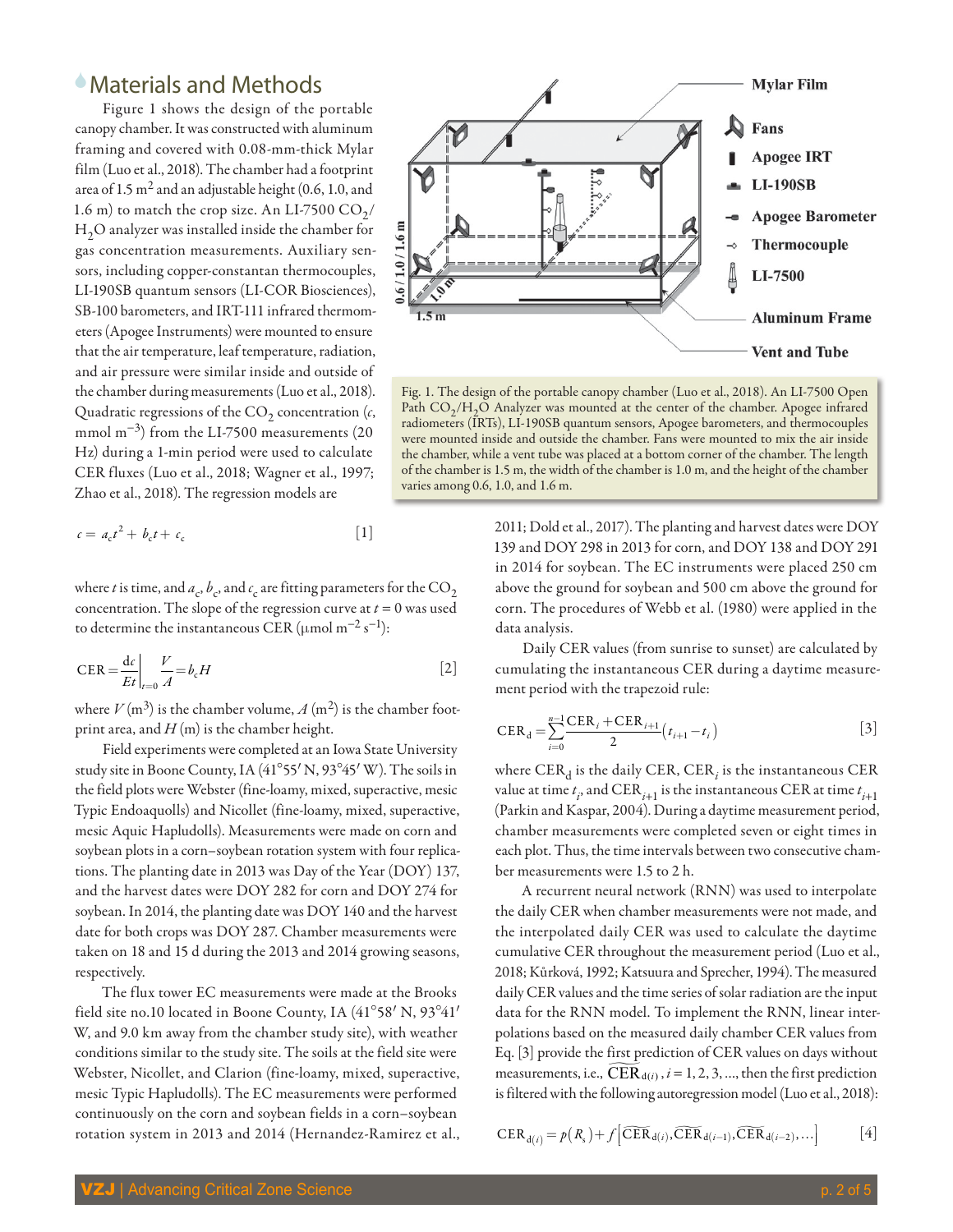where  $p(R<sub>s</sub>)$  is a polynomial of the time series of the solar radiation  $R_{s}$ , $f$  is a regression function, and  $\mathrm{CER}_{\mathrm{d}(i)}$  on the left-hand side is the interpolation result. In this RNN model, the polynomial  $p(R<sub>s</sub>)$ indicates that solar radiation is the critical energy source for the  $\mathrm{CO}_2$ fluxes. The CER values estimated on previous days, i.e.,  $CER_{d(i)}$ , carry the information on the  $\text{CO}_2$  flux measurements into the RNN model. Based on the idea of the Kalman filter, CER<sub>d(i)</sub> can be considered as a "correction" for the final CER interpolation. The daily CER values calculated with chamber measurements are related to the crop growth patterns. By including the  $\widetilde{\mathrm{CER}}_{d(i)}$  values from previous days, we partially include plant information into the RNN model. Cross-validation is used to determine the degree of the polynomial *p* and the time steps in *f*. The RNN model can be implemented conveniently with the MATLAB artificial neutral network toolbox (Mathworks).

To verify the effectiveness of such a data interpretation model, the RNN model was trained on the EC CER datasets separately. A comparison of the estimated and measured daily CER is shown in Fig. 2. The interpolated daily EC CER matches the measured daily EC CER, similar to the 1:1 line. In general, the daily error between the interpolated EC CER and measured EC CER is about 10%, while errors in the daytime cumulative CER are <5%. Thus, for the calculation of the cumulative CER, the RNN model can be used to interpolate the missing CER values.

The RNN interpretation is a data-driven model, and the artificial neural network is fitted adaptively to an individual dataset. Thus, potential errors can occur for a specific dataset, and the predicted data may not be able to well represent large daily CER variations under unstable weather conditions. One reason is that the chambermeasured daily CER values are essentially sparse in the time domain, while the representation of large daily CER variations requires measurements with a relatively high time resolution. However, an average of multiple trainings on a relatively large dataset can enhance the accuracy and stability of this RNN interpolation models for specific fields and crops.

#### 6Results

Figures 3a and 3b present comparisons of the instantaneous chamber CER values and the instantaneous EC CER values for corn and soybean in 2013 and 2014, respectively. To enable the pointwise comparison at the same times, a least squares–support vector machine (LS-SVM) model (Suykens et al., 2002) was used to estimate the EC CER values at the times of the chamber measurements. Figure 3c and 3d present the daily chamber CER and EC CER values. The range of instantaneous CER values reported in this study was between 0 and 40  $\mu$ mol m<sup>-2</sup> s<sup>-1</sup>. Reicosky (1990) reported CER values between 5 and 40 µmol  $m^{-2}$  s<sup>-1</sup> under various plant populations and cloud coverages; Steduto and Hsiao (1998) reported corn CER values for multiple humidity conditions that had a range of 10 to 30 µmol m<sup>-2</sup> s<sup>-1</sup>; Rochette et al. (1995) reported soybean CER values from a greenhouse study in Ottawa, Canada, that ranged from 0 to 35 µmol m<sup>-2</sup> s<sup>-1</sup>; and



Fig. 2. Comparisons of the measured daily eddy covariance  $CO<sub>2</sub>$ exchange rate (EC CER) and the predicted daily EC CER for (a) corn, 2013, and (b) soybean, 2014.

Hernandez-Ramirez et al. (2011) reported instantaneous CER values for corn and soybean that ranged from 0 to 46 µmol m<sup>-2</sup> s<sup>-1</sup> at the Iowa State University site. Thus, the chamber results from this study are comparable to literature results.

The blue lines in Fig. 3a to 3d represent the linear regressions between chamber CER and EC CER values, and the regression results are listed in Table 1. The slopes of the regression lines are not significantly different from the 1:1 line, except for the instantaneous soybean CER in Fig. 3b. One reason for that is the numerical instability of the regression when the range of the instantaneous soybean CER values is relatively small. However, for the daily CER values, the regression lines do not differ significantly from the 1:1 line. Therefore, the chamber CER results statistically match the EC CER results, which was consistent with the literature results, e.g., Wang et al. (2010) and Zamolodchikov et al. (2011).

Figures 3e and 3f present the cumulative daytime chamber CER and EC CER for corn in 2013 and for soybean in 2014 during the chamber measurement periods. The chamber daytime cumulative CER values are 289 g C m−2 for corn in 2013 from DOY 164 to 206 and 647  $g \text{C m}^{-2}$  for soybean in 2014 from DOY 156 to 277, while the EC daytime cumulative CER values are 278 g C m<sup>-2</sup> for corn and 678  $g$  C m<sup>-2</sup> for soybean. The daytime cumulative CER value is 300 g C m<sup>-2</sup> below the gross primary production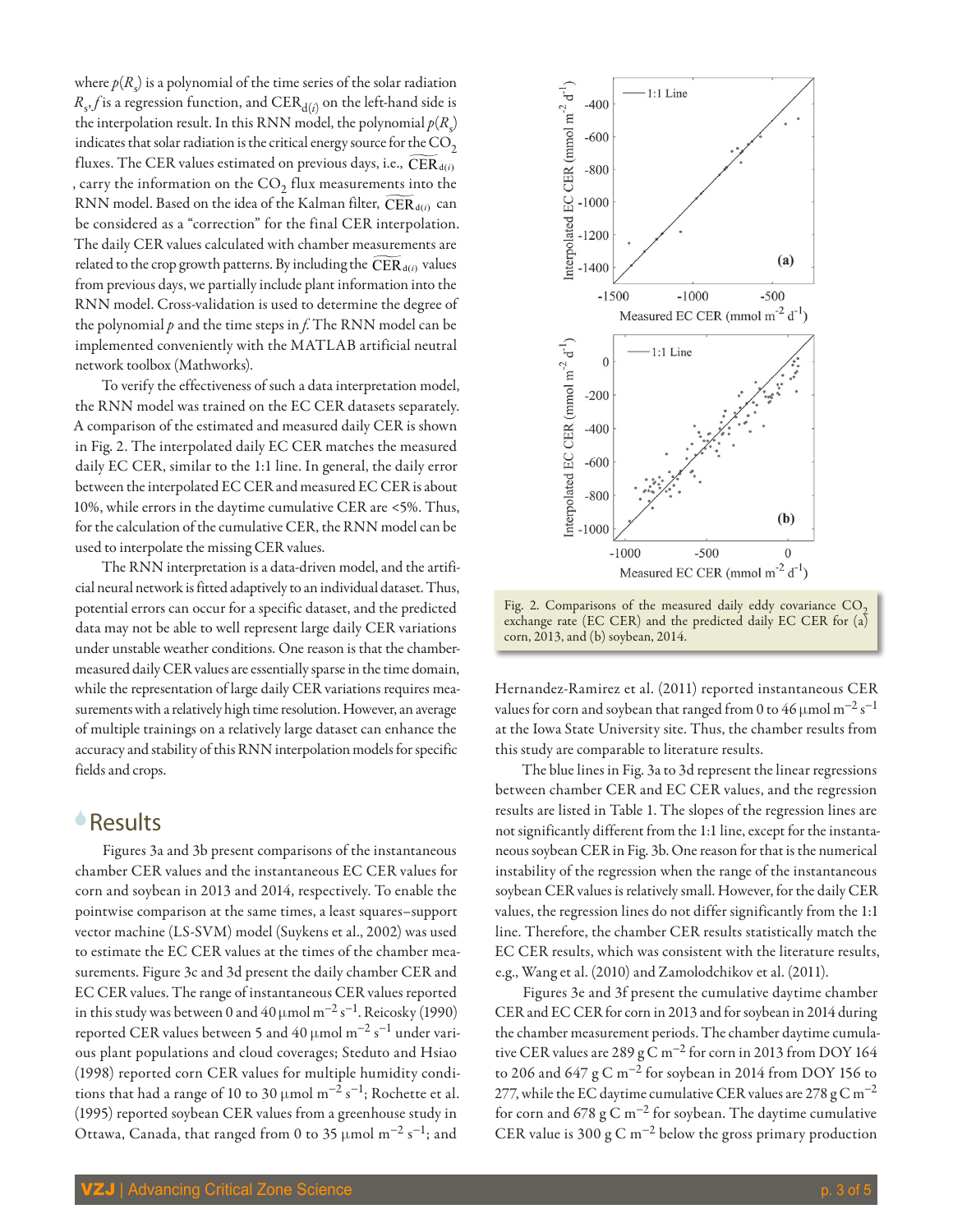

Fig. 3. A comparison between canopy chamber and eddy covariance (EC) measurements of  $CO<sub>2</sub>$  exchange rate (CER) for corn in 2013 and soybean in 2014, including instantaneous CER for (a) corn and (b) soybean, daily CER for (c) corn and (d) soybean, cumulative CER for (e) corn and (f) soybean, and the linear correlations between evapotranspiration (ET, data are from Luo et al., 2018) and CER for chamber measurements for (g) corn and (h) soybean. In 2013, six daily measurements were made for corn, shown in (c), due to the crop size; in 2014, 11 daily measurements were performed after the emergence of soybean (d).

of soybean reported by Suyker and Verma (2010). The reason for the smaller value is that plant and soil respiration is included in the chamber measurements.

The trends of canopy chamber daytime cumulative CER are similar to the EC results for both corn and soybean. At the end of the measurement periods, the differences between cumulative daytime chamber values and cumulative daytime EC values were about 5%. However, for the flux tower EC measurements, large uniform fields are required for stable and valid results (Baldocchi et al., 1988). Although the canopy chamber measurements are obtained on small uniform areas, the chamber results match the larger scale EC values well. Thus, the effectiveness and accuracy of the crop canopy chamber method for small-scale field plots are demonstrated.

For further comparison, Fig. 3g and 3h cross-validate the instantaneous chamber CER and ET results for corn and soybean. The ET values are taken from Luo et al. (2018) and represented in millimeters per hour. Linear correlations can be observed, with correlation coefficients (*R*) >0.8. Although the daytime CER is dominated by crop photosynthesis, and the daytime ET is mostly from transpiration, which are parallel processes, they each rely on solar radiation as the energy source. Thus, positive correlations are expected between CER and ET, which is consistent with the results reported by Held et al. (1990) and Steduto and Hsiao (1998).

The chamber technique can be combined with other measurements. For example, if the chamber CER and SCE are measured on the same field plot, the difference between the CER and SCE represents the daytime C assimilation in the aboveground crop parts, and that can serve as the C source pool for plant root growth or shoot growth. Crop and soil models, such as GLYCIM (Acock and Trent, 1991), leverage the shoot growth and root growth by separating such C source pools based on plant water uptake and transpiration. Moreover, the combination of CER and ET can also represent the field water use efficiency, such as in Abraha et al. (2016).

## **Summary**

In this study, canopy chambers reported in Luo et al. (2018) were used to make field  $CO<sub>2</sub>$  flux measurements. The CER measurements were made in corn and soybean in 2013 and 2014. To evaluate the performance of the canopy chamber, the results were compared with EC flux tower results for corn and soybean in a nearby field. The good agreement between chamber and EC results indicated the effectiveness of the canopy chamber  $CO<sub>2</sub>$  flux measurements. In conclusion, the portable canopy chamber is a reliable, efficient, and accurate way to measure CER in relatively small field plots at a variety